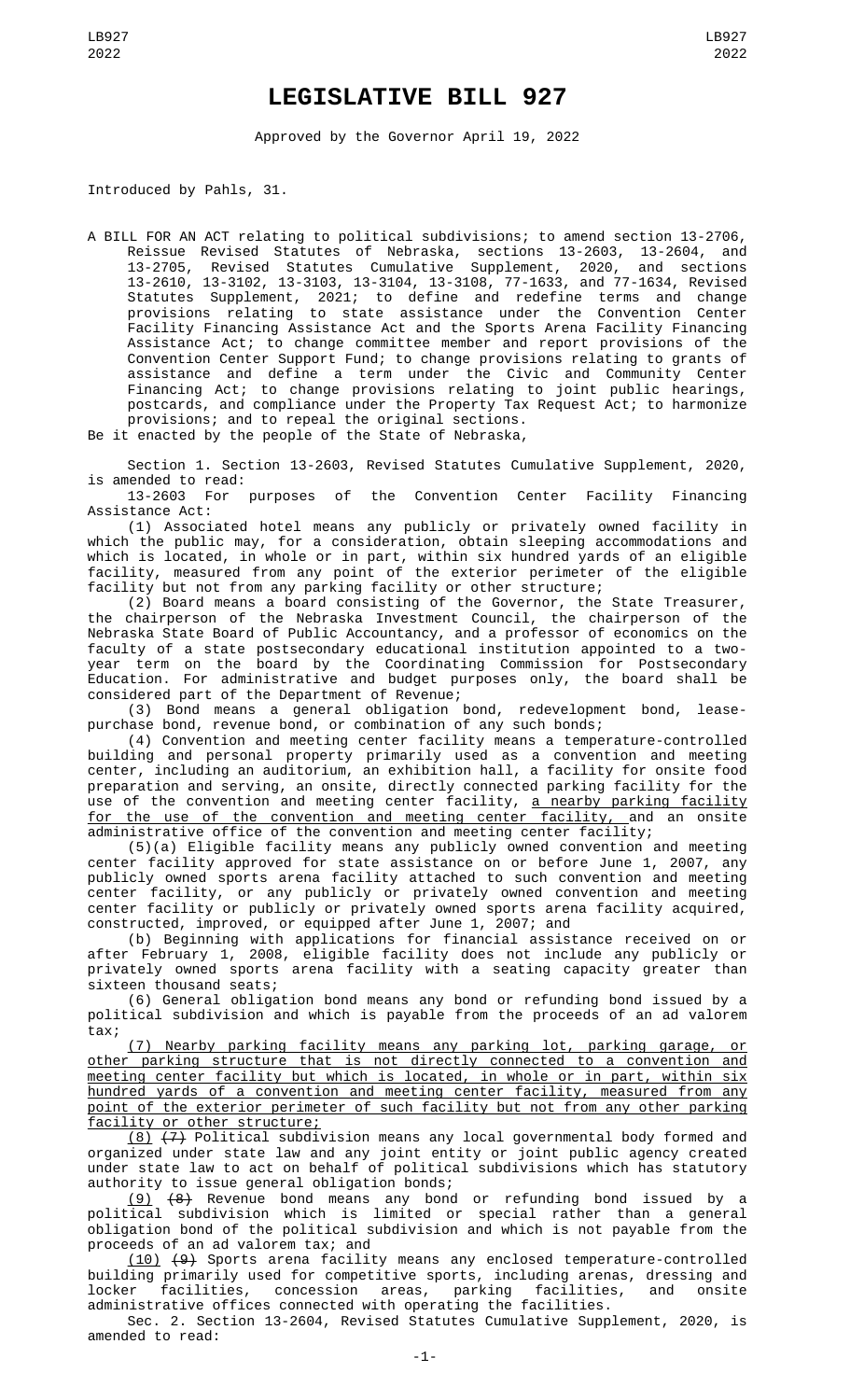13-2604 Any political subdivision that has acquired, constructed, improved, or equipped or has approved a general obligation bond issue to acquire, construct, improve, or equip eligible facilities may apply to the board for state assistance. The state assistance shall be used:

(1) To pay back amounts expended or borrowed through one or more issues of bonds to be expended by the political subdivision to acquire, construct, improve, and equip eligible facilities until repayment in full of the amounts expended or borrowed by the political subdivision, including the principal of and interest on bonds, for eligible facilities;—<del>and</del>

(2) To pay for capital improvements to eligible facilities; and -

(3) To acquire, construct, improve, and equip nearby parking facilities. Sec. 3. Section 13-2610, Revised Statutes Supplement, 2021, is amended to read:

13-2610 (1) Upon the annual certification under section 13-2609, the State Treasurer shall transfer after the audit the amount certified to the Convention Center Support Fund. The Convention Center Support Fund is created. Transfers may be made from the fund to the General Fund at the direction of the Legislature. Any money in the Convention Center Support Fund available for investment shall be invested by the state investment officer pursuant to the Nebraska Capital Expansion Act and the Nebraska State Funds Investment Act.

 $(2)(a)$  It is the intent of the Legislature to appropriate from the fund to any political subdivision for which an application for state assistance under the Convention Center Facility Financing Assistance Act has been approved an amount not to exceed (i) seventy percent of the state sales tax revenue collected by retailers and operators doing business at such facilities on sales at such facilities, state sales tax revenue collected on primary and secondary box office sales of admissions to such facilities, and state sales tax revenue collected by associated hotels, (ii) <u>one hundred fifty</u> <del>seventy-five</del> million dollars for any one approved project, or (iii) the total cost of acquiring, constructing, improving, or equipping the eligible facility. State assistance shall not be used for an operating subsidy<del> or other ancillary facility</del>.

(b) It is further the intent of the Legislature to appropriate from the fund to any city of the metropolitan class for which an application for state assistance under the Convention Center Facility Financing Assistance Act has been approved an amount not to exceed the amount of money transferred to the fund pursuant to subdivision (9)(a) of section 13-3108.

(3)(a) Ten percent of the funds appropriated to a city of the metropolitan class under subdivision (2)(a) of this section and all of the funds appropriated to a city of the metropolitan class under subdivision (2)(b) of this section shall be equally distributed to areas with a high concentration of poverty. Fifty-five percent of such funds shall be used to showcase important historical aspects of such areas or areas within close geographic proximity of the area with a high concentration of poverty and to assist with the reduction of street and gang violence in such areas. Forty-five percent of such funds shall be used to assist with small business and entrepreneurship growth in such areas. to (i) showcase important historical aspects of such areas or areas within close geographic proximity of the area with a high concentration of poverty, (ii) assist with the reduction of street and gang violence in such areas, or (iii) assist with small business and entrepreneurship growth in such areas.

(b) Each area with a high concentration of poverty that has been distributed funds under subdivision (3)(a) of this section shall establish a development fund and form a committee which shall identify and research potential projects to be completed in the area with a high concentration of poverty or in an area within close geographic proximity of such area if the project would have a significant or demonstrable impact on such area and make final determinations on the use of the funds received for such projects.

(c) A committee formed under subdivision (3)(b) of this section shall include the following members:

(i) The member of the city council whose district includes a majority of the census tracts which each contain a percentage of persons below the poverty line of greater than thirty percent, as determined by the most recent federal decennial census, within the area with a high concentration of poverty;

(ii) The commissioner of the county whose district includes a majority of the census tracts which each contain a percentage of persons below the poverty line of greater than thirty percent, as determined by the most recent federal decennial census, within the area with a high concentration of poverty;

(iii) Two residents of the area with a high concentration of poverty, appointed by the two members of the committee described in subdivisions (3)(c) (i) and (ii) of this section. Such resident members shall be appointed for four-year terms. Each time a resident member is to be appointed pursuant to this subdivision, the committee shall solicit applications from interested individuals by posting notice of the open position on the city's website and on the city's official social media accounts, if any, and by publishing the notice in a legal newspaper in or of general circulation in the area with a high concentration of poverty. Applications may be submitted to either of the <u>committee members described in subdivisions  $(3)(c)(i)$  and (ii) of this section.</u> Prior to making any appointment, the committee shall hold a public hearing in the area with a high concentration of poverty. Notice of the hearing shall be provided, at least seven days prior to the hearing, by posting the notice on the city's website and on the city's official social media accounts, if any, and by publishing the notice in a legal newspaper in or of general circulation in the area with a high concentration of poverty; and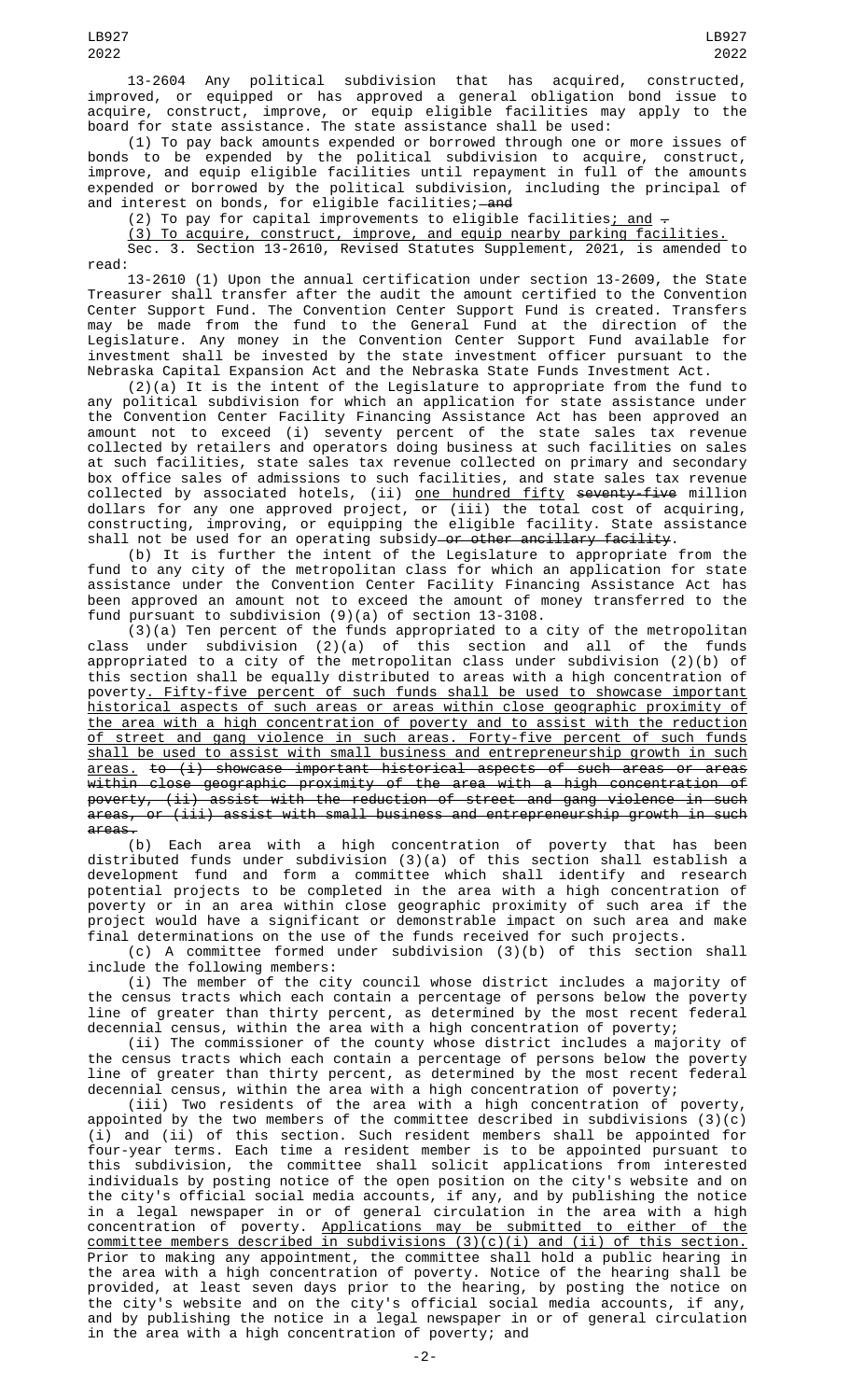(iv) The member of the Legislature whose district includes a majority of the census tracts which each contain a percentage of persons below the poverty line of greater than thirty percent, as determined by the most recent federal decennial census, within the area with a high concentration of poverty. The member described in this subdivision shall be a nonvoting member of the committee.

(d) A committee formed under subdivision (3)(b) of this section shall solicit project ideas from the public and shall hold a public hearing in the area with a high concentration of poverty. Notice of a proposed hearing shall be provided in accordance with the procedures for notice of a public hearing pursuant to section 18-2115.01. The committee shall research potential projects and make the final determination regarding the annual distribution of funding to such projects.

(e) For any committee formed under subdivision (3)(b) of this section:

 $(i)$  The two committee members described in subdivisions  $(3)(c)(i)$  and  $(ii)$ of this section shall share joint responsibility of all committee operations and meetings. Applications for funding may be submitted to either of such members; and

(ii) All applications, reports, and other records of the committee shall be accessible to any member of the committee.

(f) Each recipient of funding from a committee formed under subdivision (3)(b) of this section shall submit an itemized report to such committee on the use of such funds. A recipient shall not be eligible to receive funding for more than three consecutive years unless such recipient is able to justify continued funding based on the following criteria:

(i) The number of people served by the project;

(ii) The relevance and scale of the project;

(iii) The desirability of the social or environmental outcomes of the project and how such outcomes will be achievable and measurable;

(iv) The economic impact on the area with a high concentration of poverty; and

(v) The recipient's sustainability plan.

(g) (e) On or before July 1, 2022, and on or before July 1 of each year thereafter, a committee formed under subdivision (3)(b) of this section shall electronically submit a report to the Legislature which includes:

(i) A description of the projects that were funded during the most recently completed calendar year;

(ii) A description of where such projects were located;

(iii) A description of the outcomes of such projects; and

(iv) A ten-year strategic plan on how the committee plans to meet the goals described in subdivision (3)(a) of this section.

(h) (f) For purposes of this subsection, an area with a high concentration of poverty means an area within the corporate limits of a city of the metropolitan class consisting of one or more contiguous census tracts, as determined by the most recent federal decennial census, which contain a percentage of persons below the poverty line of greater than thirty percent, and all census tracts contiguous to such tract or tracts, as determined by the most recent federal decennial census.

(4)(a) Ten percent of the funds appropriated to a city of the primary class under subdivision (2)(a) of this section may, if the city determines by consent of the city council that such funds are not currently needed for the purposes described in section 13-2604, be used as follows:

(i) For investment in the construction of qualified low-income housing projects as defined in 26 U.S.C. 42, including qualified projects receiving Nebraska affordable housing tax credits under the Affordable Housing Tax Credit Act; or

(ii) If there are no such qualified low-income housing projects as defined in 26 U.S.C. 42 being constructed or expected to be constructed within the political subdivision, for investment in areas with a high concentration of poverty to assist with low-income housing needs.

(b) For purposes of this subsection, an area with a high concentration of poverty means an area within the corporate limits of a city of the primary class consisting of one or more contiguous census tracts, as determined by the most recent American Community Survey 5-Year Estimate, which contain a percentage of persons below the poverty line of greater than thirty percent, and all census tracts contiguous to such tract or tracts, as determined by the most recent American Community Survey 5-Year Estimate.

(5) State assistance to the political subdivision shall no longer be available upon the retirement of the bonds issued to acquire, construct, improve, or equip the facility or any subsequent bonds that refunded the original issue or when state assistance reaches the amount determined under subdivision (2)(a) of this section, whichever comes first.

(6) The remaining thirty percent of state sales tax revenue collected by retailers and operators doing business at such facilities on sales at such facilities, state sales tax revenue collected on primary and secondary box office sales of admissions to such facilities, and state sales tax revenue collected by associated hotels, shall be appropriated by the Legislature to the Civic and Community Center Financing Fund. Upon the annual certification required pursuant to section 13-2609 and following the transfer to the Convention Center Support Fund required pursuant to subsection (1) of this section, the State Treasurer shall transfer an amount equal to the remaining thirty percent from the Convention Center Support Fund to the Civic and Community Center Financing Fund.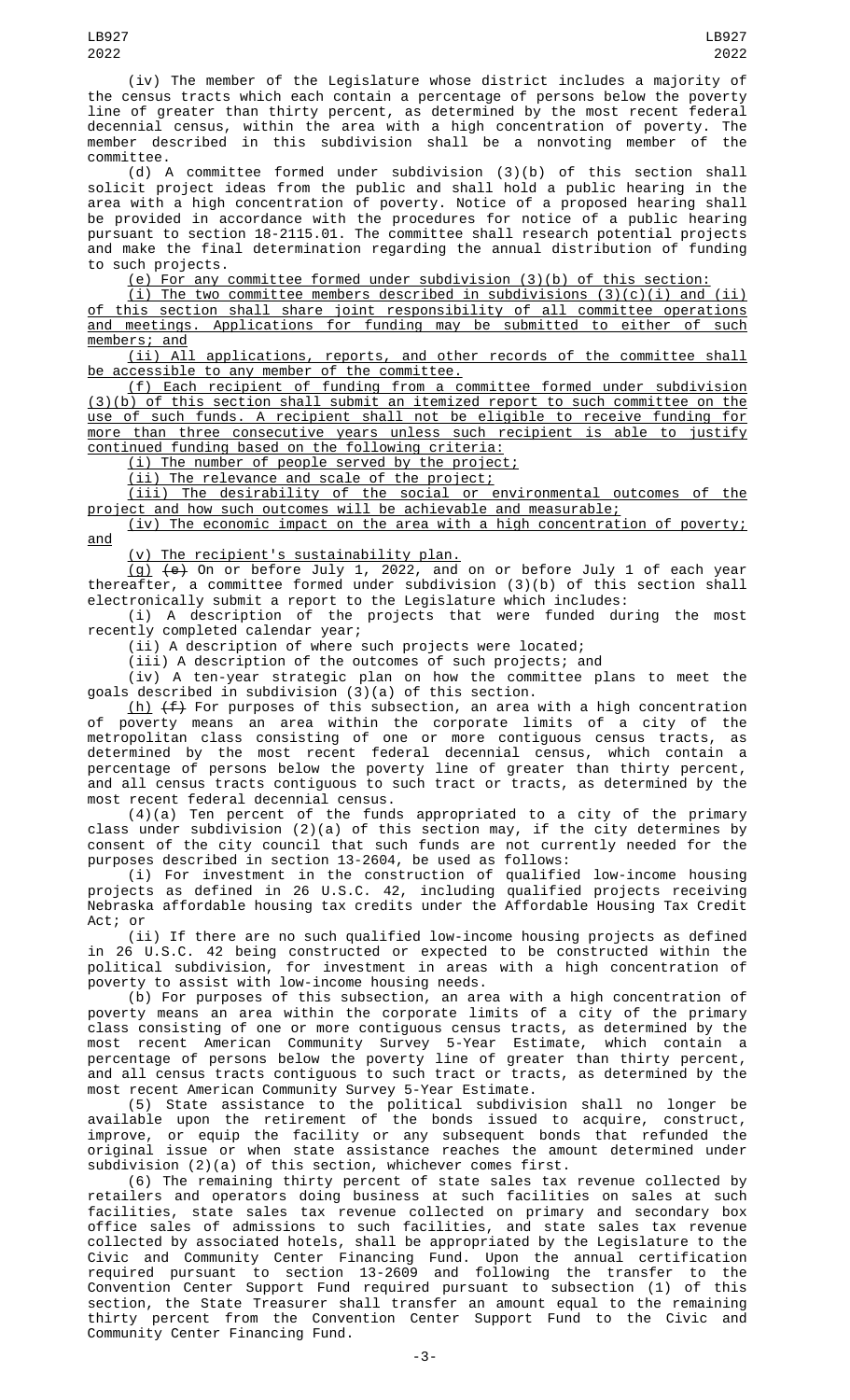(7) Any municipality that has applied for and received a grant of assistance under the Civic and Community Center Financing Act may not receive state assistance under the Convention Center Facility Financing Assistance Act.

Sec. 4. Section 13-2705, Revised Statutes Cumulative Supplement, 2020, is amended to read:

13-2705 The department may conditionally approve grants of assistance from the fund to eligible and competitive applicants subject to the following limits and requirements:

 $(i)$  Except as provided in subdivision (2) of this section and subsection (4) of section 13-2706, a grant request shall be in an amount meeting the following requirements:

(a) For a grant of assistance under section 13-2704.01, at least fifteen thousand dollars but no more than:

(i) For a city of the primary class, two million two hundred fifty thousand dollars;

(ii) For a city with a population of at least forty thousand inhabitants but fewer than one hundred thousand inhabitants as determined by the most recent federal decennial census or the most recent revised certified count by the United States Bureau of the Census, one million one hundred twenty-five thousand dollars;

(iii) For a city with a population of at least twenty thousand inhabitants but fewer than forty thousand inhabitants as determined by the most recent federal decennial census or the most recent revised certified count by the United States Bureau of the Census, seven hundred fifty thousand dollars;

(iv) For a city with a population of at least ten thousand inhabitants but fewer than twenty thousand inhabitants as determined by the most recent federal decennial census or the most recent revised certified count by the United States Bureau of the Census, six hundred thousand dollars; and

(v) For a municipality with a population of fewer than ten thousand inhabitants as determined by the most recent federal decennial census or the most recent revised certified count by the United States Bureau of the Census, three hundred seventy-five thousand dollars; and

(b) For a grant of assistance under section 13-2704.02, at least three thousand dollars but no more than fifteen thousand dollars;

(2) Except as provided in subsection (4) of section 13-2706, upon Upon the balance of the fund reaching three million seven hundred fifty thousand dollars, and until the balance of the fund falls below one million five hundred thousand dollars, a grant request shall be in an amount meeting the following requirements:

(a) For a grant of assistance under section 13-2704.01, at least fifteen thousand dollars but no more than:

(i) For a city of the primary class, three million three hundred seventyfive thousand dollars;

(ii) For a city with a population of at least forty thousand inhabitants but fewer than one hundred thousand inhabitants as determined by the most recent federal decennial census or the most recent revised certified count by the United States Bureau of the Census, one million six hundred eighty-seven thousand dollars;

(iii) For a city with a population of at least twenty thousand inhabitants but fewer than forty thousand inhabitants as determined by the most recent federal decennial census or the most recent revised certified count by the United States Bureau of the Census, one million one hundred twenty-five thousand dollars;

(iv) For a city with a population of at least ten thousand inhabitants but fewer than twenty thousand inhabitants as determined by the most recent federal decennial census or the most recent revised certified count by the United States Bureau of the Census, nine hundred thousand dollars; and

(v) For a municipality with a population of fewer than ten thousand inhabitants as determined by the most recent federal decennial census or the most recent revised certified count by the United States Bureau of the Census, five hundred sixty-two thousand dollars; and

(b) For a grant of assistance under section 13-2704.02, at least three thousand dollars but no more than fifteen thousand dollars;

(3) Assistance from the fund shall not amount to more than fifty percent of the cost of the project for which a grant is requested;

(4) A municipality shall not be awarded more than one grant of assistance under section 13-2704.01 and one grant of assistance under section 13-2704.02 in any two-year period;

(5) Any eligible facility for which a grant of assistance under section 13-2704.01 is made shall not be sold for at least five years following the award of such grant of assistance;—<del>and</del>

(6) An application for a grant of assistance to assist in the preservation, restoration, conversion, rehabilitation, or reuse of a historic building or district shall include a notification of approval from the State Historic Preservation Officer that the work proposed in the application conforms to the United States Secretary of the Interior's Standards for the Treatment of Historic Properties. If the application does not include such notification of approval from the State Historic Preservation Officer, the department shall not award a grant of assistance for such application; and .

(7) An application for a grant of assistance to a municipality partnering with a certified creative district as provided in subsection (4) of section 13-2706 shall include a notification of approval from the Nebraska Arts Council that the work proposed in the application conforms to the council's standards.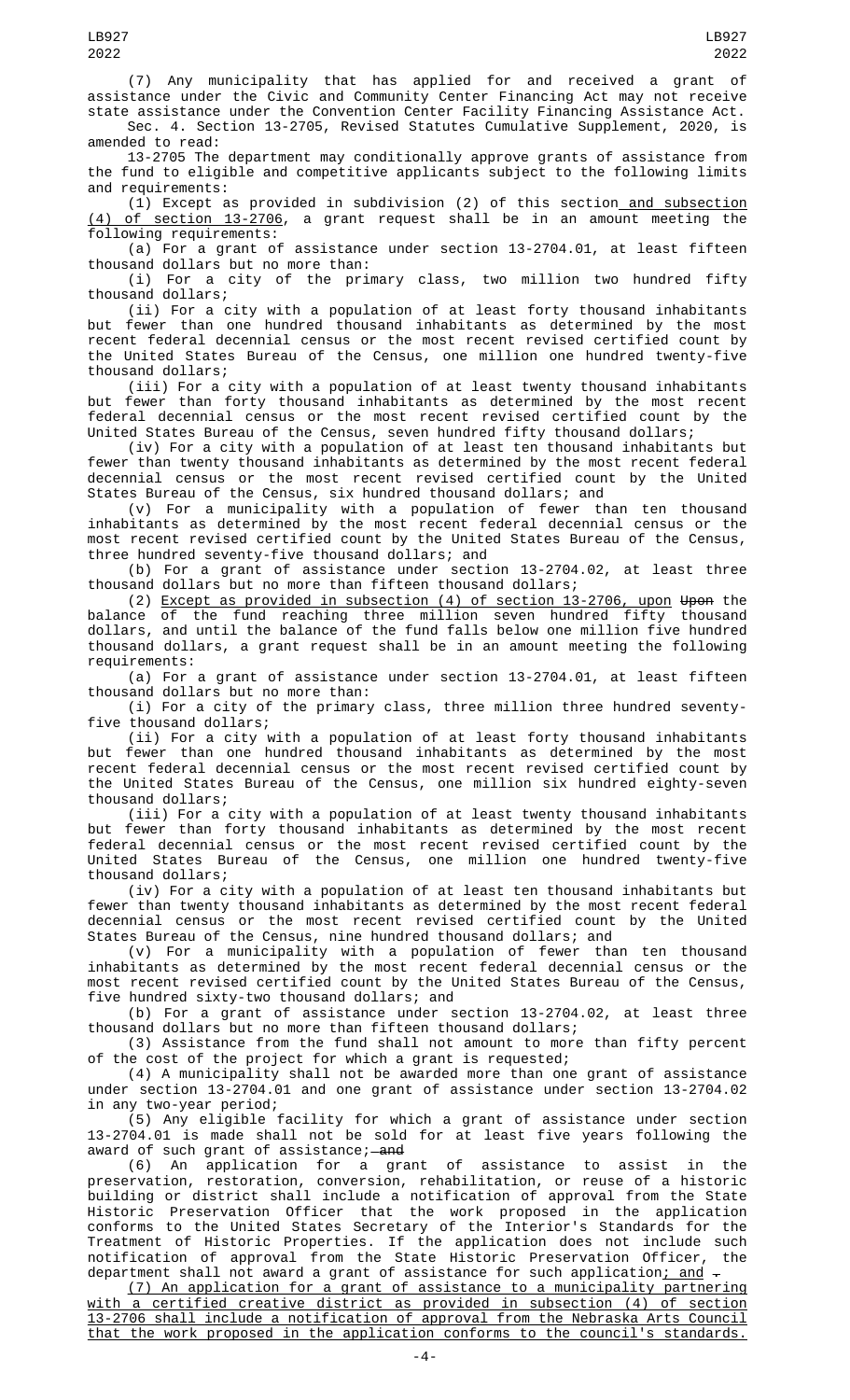If the application does not include such notification of approval from the Nebraska Arts Council, the department shall not award a grant of assistance for such application.

Sec. 5. Section 13-2706, Reissue Revised Statutes of Nebraska, is amended to read:

13-2706 (1) Except as provided in subsection (2) of this section for a city of the primary class, any municipality that has applied for and received a grant of assistance under the Sports Arena Facility Financing Assistance Act shall not receive state assistance under the Civic and Community Center Financing Act for the same project for which the grant was awarded under the Sports Arena Facility Financing Assistance Act.

(2) A city of the primary class shall not be eligible to receive a grant of assistance from the Civic and Community Center Financing Act if the city has applied for and received a grant of assistance under the Sports Arena Facility Financing Assistance Act.

(3) Any city that has received funding under the Convention Center Facility Financing Assistance Act shall not receive state assistance under the Civic and Community Center Financing Act.

(4) From July 1, 2023, to June 30, 2024, a municipality shall be eligible for a grant of assistance under the Civic and Community Center Financing Act only if such municipality (a) partners with a certified creative district and (b) is not prohibited from receiving a grant of assistance under subsection (1), (2), or (3) of this section. Notwithstanding the limitations on the amount of grants of assistance in section 13-2705, the amount of any grant of assistance for a municipality partnering with a certified creative district shall not be less than one hundred thousand dollars or more than two hundred fifty thousand dollars, regardless of the population of the municipality. For purposes of this subsection, certified creative district means a creative district certified pursuant to subdivision (5) of section 82-312. After June 30, 2024, this subsection no longer applies.

(5) (4) Any municipality eligible for a grant of assistance as provided in this section may apply for a grant of assistance from the fund. Application shall be made on forms developed by the department.

Sec. 6. Section 13-3102, Revised Statutes Supplement, 2021, is amended to read:

13-3102 For purposes of the Sports Arena Facility Financing Assistance Act:

(1) Applicant means:

(a) A political subdivision; or

(b) A political subdivision and nonprofit organization that jointly submit an application under the act;

(2) Board means a board consisting of the Governor, the State Treasurer, the chairperson of the Nebraska Investment Council, the chairperson of the Nebraska State Board of Public Accountancy, and a professor of economics on the faculty of a state postsecondary educational institution appointed to a twoyear term on the board by the Coordinating Commission for Postsecondary Education. For administrative and budget purposes only, the board shall be considered part of the Department of Revenue;

(3) Bond means a general obligation bond, redevelopment bond, leasepurchase bond, revenue bond, or combination of any such bonds;

(4) Court means a rectangular hard surface primarily used indoors for competitive sports, including, but not limited to, basketball, volleyball, or tennis;

(5) Date that the project commenced means the date when a project starts as specified by a contract, resolution, or formal public announcement;

(6) Economic redevelopment area means an area in the State of Nebraska in which:

(a) The average rate of unemployment in the area during the period covered by the most recent federal decennial census or American Community Survey 5-Year Estimate by the United States Bureau of the Census is at least one hundred fifty percent of the average rate of unemployment in the state during the same period; and

(b) The average poverty rate in the area is twenty percent or more for the federal census tract in the area;

(7) Eligible sports arena facility means:

(a) Any publicly owned, enclosed, and temperature-controlled building primarily used for sports that has a permanent seating capacity of at least three thousand but no more than seven thousand seats and in which initial occupancy occurs on or after July 1, 2010, including stadiums, arenas, dressing and locker facilities, concession areas, parking facilities, <u>nearby parking</u> facilities for the use of the eligible sports arena facility, and onsite administrative offices connected with operating the facilities;

(b) Any racetrack enclosure licensed by the State Racing and Gaming Commission in which initial occupancy occurs on or after July 1, 2010, including concession areas, parking facilities, and onsite administrative offices connected with operating the racetrack; and

(c) Any sports complex, including concession areas, parking facilities, and onsite administrative offices connected with operating the sports complex;

(8) General obligation bond means any bond or refunding bond issued by a political subdivision and which is payable from the proceeds of an ad valorem tax;

(9) Increase in state sales tax revenue means the amount of state sales tax revenue collected by a nearby retailer during the fiscal year for which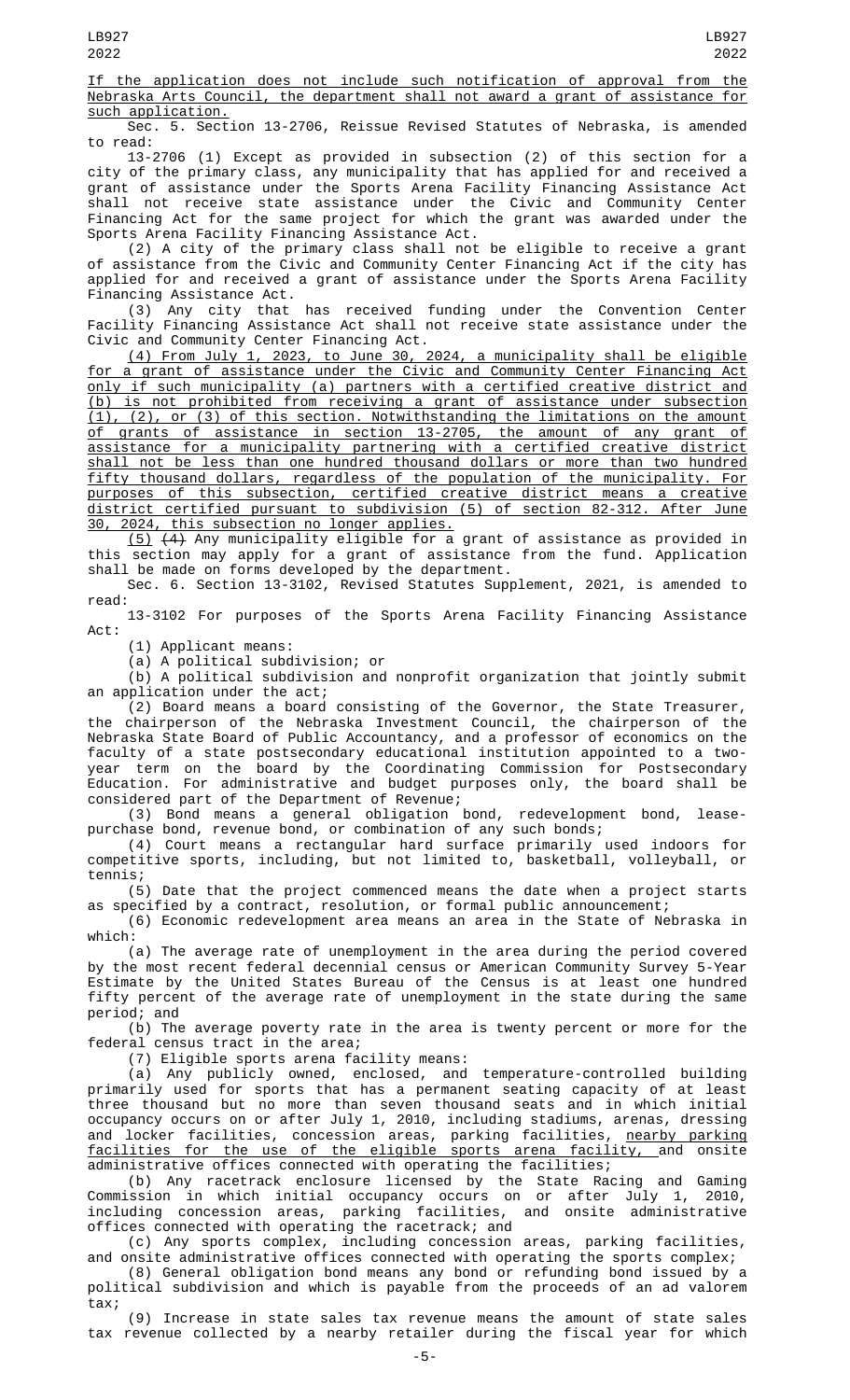state assistance is calculated minus the amount of state sales tax revenue collected by the nearby retailer in the fiscal year that ended immediately preceding the project completion date of the eligible sports arena facility, except that the amount of state sales tax revenue of a nearby retailer shall not be less than zero;

(10) Multipurpose field means a rectangular field of grass or synthetic turf which is primarily used for competitive field sports, including, but not limited to, soccer, football, flag football, lacrosse, or rugby;

(11) Nearby parking facility means any parking lot, parking garage, or other parking structure that is not directly connected to an eligible sports arena facility but which is located, in whole or in part, within seven hundred yards of an eligible sports arena facility, measured from any point of the exterior perimeter of such facility but not from any other parking facility or other structure;

(12) (11) Nearby retailer means a retailer as defined in section 77-2701.32 that is located within the program area. The term includes a subsequent owner of a nearby retailer operating at the same location;

 $(13)$   $(12)$  New state sales tax revenue means:

(a) For any eligible sports arena facility that is not a sports complex:

(i) One hundred percent of the state sales tax revenue that (A) is collected by a nearby retailer that commenced collecting state sales tax during the period of time beginning twenty-four months prior to the project completion date of the eligible sports arena facility and ending forty-eight months after the project completion date of the eligible sports arena facility or, for applications for state assistance approved prior to October 1, 2016, fortyeight months after October 1, 2016, and (B) is sourced under sections 77-2703.01 to 77-2703.04 to the program area; and

(ii) The increase in state sales tax revenue that (A) is collected by a nearby retailer that commenced collecting state sales tax prior to twenty-four months prior to the project completion date of the eligible sports arena facility and (B) is sourced under sections 77-2703.01 to 77-2703.04 to the program area; or

(b) For any eligible sports arena facility that is a sports complex, one hundred percent of the state sales tax revenue that (i) is collected by a nearby retailer that commenced collecting state sales tax during the period of time beginning on the date that the project commenced and ending forty-eight months after the project completion date of the eligible sports arena facility and (ii) is sourced under sections 77-2703.01 to 77-2703.04 to the program area;

(14) (13) Political subdivision means any city, village, or county;

 $(15)$   $(14)$  Program area means:

(a) For any eligible sports arena facility that is not a sports complex:

(i) For applications for state assistance submitted prior to October 1, 2016, the area that is located within six hundred yards of an eligible sports arena facility, measured from any point of the exterior perimeter of the facility but not from any parking facility or other structure; or

(ii) For applications for state assistance submitted on or after October 1, 2016, the area that is located within six hundred yards of an eligible sports arena facility, measured from any point of the exterior perimeter of the facility but not from any parking facility or other structure, except that if twenty-five percent or more of such area is unbuildable property, then the program area shall be adjusted so that:

(A) It avoids as much of the unbuildable property as is practical; and

(B) It contains contiguous property with the same total amount of square footage that the program area would have contained had no adjustment been necessary; or

(b) For any eligible sports arena facility that is a sports complex, the area that is located within six hundred yards of an eligible sports arena facility, measured from any point of the exterior boundary or property line of the facility.

Approval of an application for state assistance by the board pursuant to section 13-3106 shall establish the program area as that area depicted in the map accompanying the application for state assistance as submitted pursuant to subdivision (2)(c) of section 13-3104;

(16) (15) Project completion date means:

(a) For projects involving the acquisition or construction of an eligible sports arena facility, the date of initial occupancy of the facility following the completion of such acquisition or construction; or

(b) For all other projects, the date of completion of the project for which state assistance is received;

(17) (16) Revenue bond means any bond or refunding bond issued by a political subdivision which is limited or special rather than a general obligation bond of the political subdivision and which is not payable from the proceeds of an ad valorem tax;

(18) (17) Sports complex means a facility that:

(a) Includes indoor areas, outdoor areas, or both;

(b) Is primarily used for competitive sports; and

(c) Contains at least:

(i) Twelve separate sports venues if such facility is located in a city of the metropolitan class;

(ii) Six separate sports venues if such facility is located in a city of the primary class; or

(iii) Four separate sports venues if such facility is located (A) in a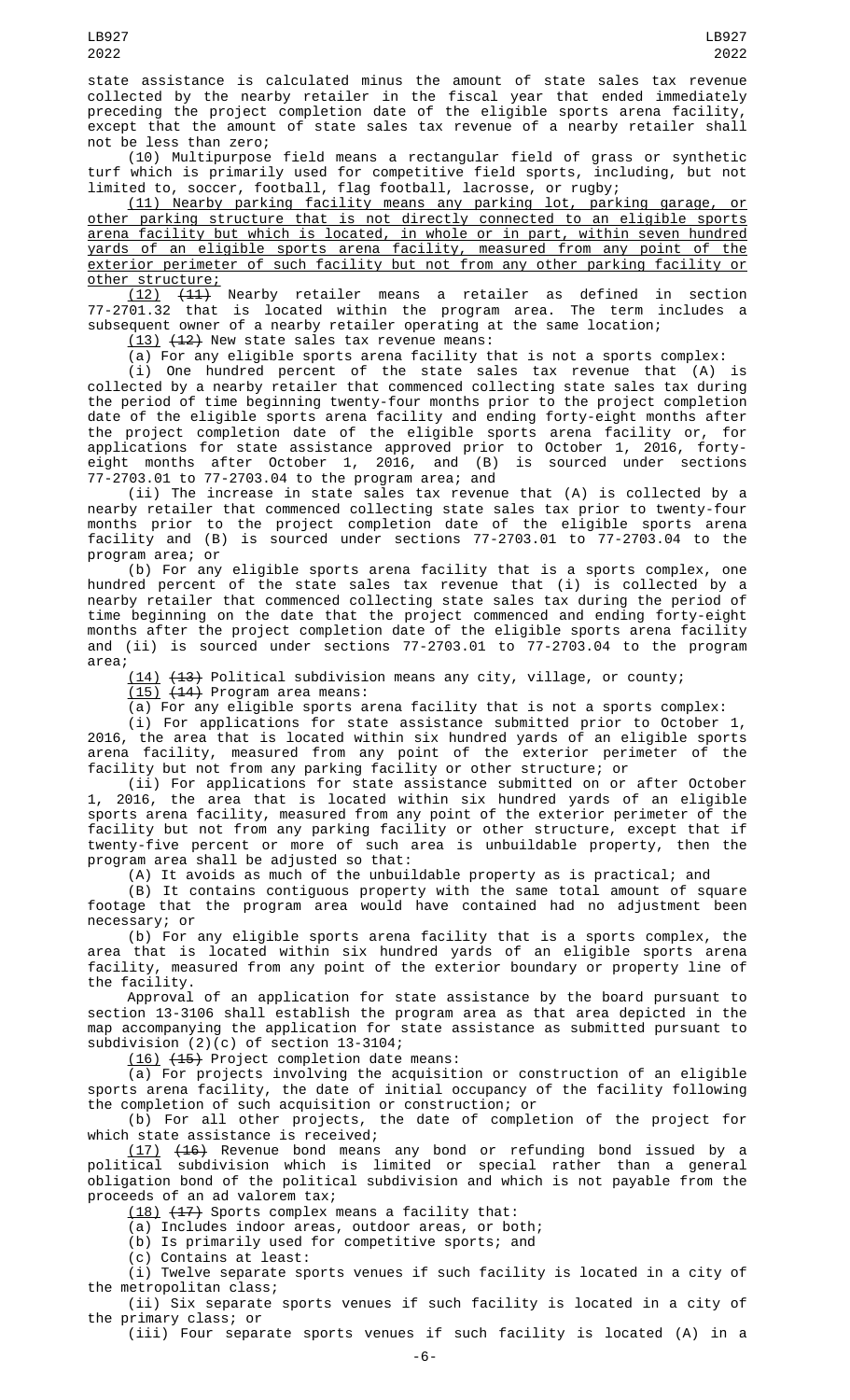city of the first class, city of the second class, or village, (B) within a county but outside the corporate limits of any city or village, (C) in an economic redevelopment area, or (D) in an opportunity zone designated pursuant to the federal Tax Cuts and Jobs Act, Public Law 115-97;

(19) (18) Sports venue includes, but is not limited to:

(a) A baseball field;

(b) A softball field;

(c) A multipurpose field;

(d) An outdoor stadium primarily used for competitive sports;

(e) An outdoor arena primarily used for competitive sports; or

(f) An enclosed, temperature-controlled building primarily used for competitive sports. If any such building contains more than one multipurpose field, court, swimming pool, or other facility primarily used for competitive sports, then each such multipurpose field, court, swimming pool, or facility shall count as a separate sports venue; and

(20) (19) Unbuildable property means any real property that is located in a floodway, an environmentally protected area, a right-of-way, or a brownfield site as defined in 42 U.S.C. 9601 that the political subdivision determines is not suitable for the construction or location of residential, commercial, or other buildings or facilities.

Sec. 7. Section 13-3103, Revised Statutes Supplement, 2021, is amended to read:

13-3103 (1) Any applicant that has (a) acquired, constructed, improved, or equipped, (b) approved a revenue bond issue or a general obligation bond issue to acquire, construct, improve, or equip, or (c) adopted a resolution authorizing the applicant to pursue a general obligation bond issue to acquire, construct, improve, or equip an eligible sports arena facility may apply to the board for state assistance.

 $\{2\}$  The state assistance shall only be used to pay back amounts expended or borrowed through one or more issues of bonds to be expended by the applicant to acquire, construct, improve, or equip the eligible sports arena facility\_and to acquire, construct, improve, or equip nearby parking facilities.

<u>(3)</u> <del>(2)</del> For applications for state assistance approved on or after October 1, 2016, no more than fifty percent of the final cost of the project shall be funded by state assistance received pursuant to section 13-3108.

Sec. 8. Section 13-3104, Revised Statutes Supplement, 2021, is amended to read:

13-3104 (1) All applications for state assistance under the Sports Arena Facility Financing Assistance Act shall be in writing and shall include a certified copy of the approving action of the governing body of the applicant describing the proposed project for which state assistance is requested and the anticipated financing.

(2) The application shall contain:

(a) A description of the proposed financing of the project, including the estimated principal and interest requirements for the bonds proposed to be issued in connection with the project or the amounts necessary to repay the original investment by the applicant in the project;

(b) Documentation of local financial commitment to support the project, including all public and private resources pledged or committed to the project and including a copy of any operating agreement or lease with substantial users of the eligible sports arena facility;

(c) For applications submitted on or after October 1, 2016, a map identifying the program area, including any unbuildable property within the program area or taken into account in adjusting the program area as described in subdivision <u>(15)(a)(ii)</u> <del>(14)(a)(ii)</del> of section 13-3102; and

(d) Any other project information deemed appropriate by the board.

(3) Upon receiving an application for state assistance, the board shall review the application and notify the applicant of any additional information needed for a proper evaluation of the application.

(4) Any state assistance received pursuant to the act shall be used only for public purposes.

Sec. 9. Section 13-3108, Revised Statutes Supplement, 2021, is amended to read:

13-3108 (1) The Sports Arena Facility Support Fund is created. Any money in the fund available for investment shall be invested by the state investment officer pursuant to the Nebraska Capital Expansion Act and the Nebraska State Funds Investment Act.

(2)(a) Upon receiving the certification described in subsection (3) of section 13-3107, the State Treasurer shall transfer the amount certified to the fund.

(b) Upon receiving the quarterly certification described in subsection (4) of section 13-3107, the State Treasurer shall transfer the amount certified to the fund.

(3)(a) It is the intent of the Legislature to appropriate from the fund money to be distributed as provided in subsections (4) and (5) of this section to any political subdivision for which an application for state assistance under the Sports Arena Facility Financing Assistance Act has been approved an amount not to exceed seventy percent of the (i) state sales tax revenue collected by retailers doing business at eligible sports arena facilities on sales at such facilities, (ii) state sales tax revenue collected on primary and secondary box office sales of admissions to such facilities, and (iii) new state sales tax revenue collected by nearby retailers and sourced under sections 77-2703.01 to 77-2703.04 to the program area.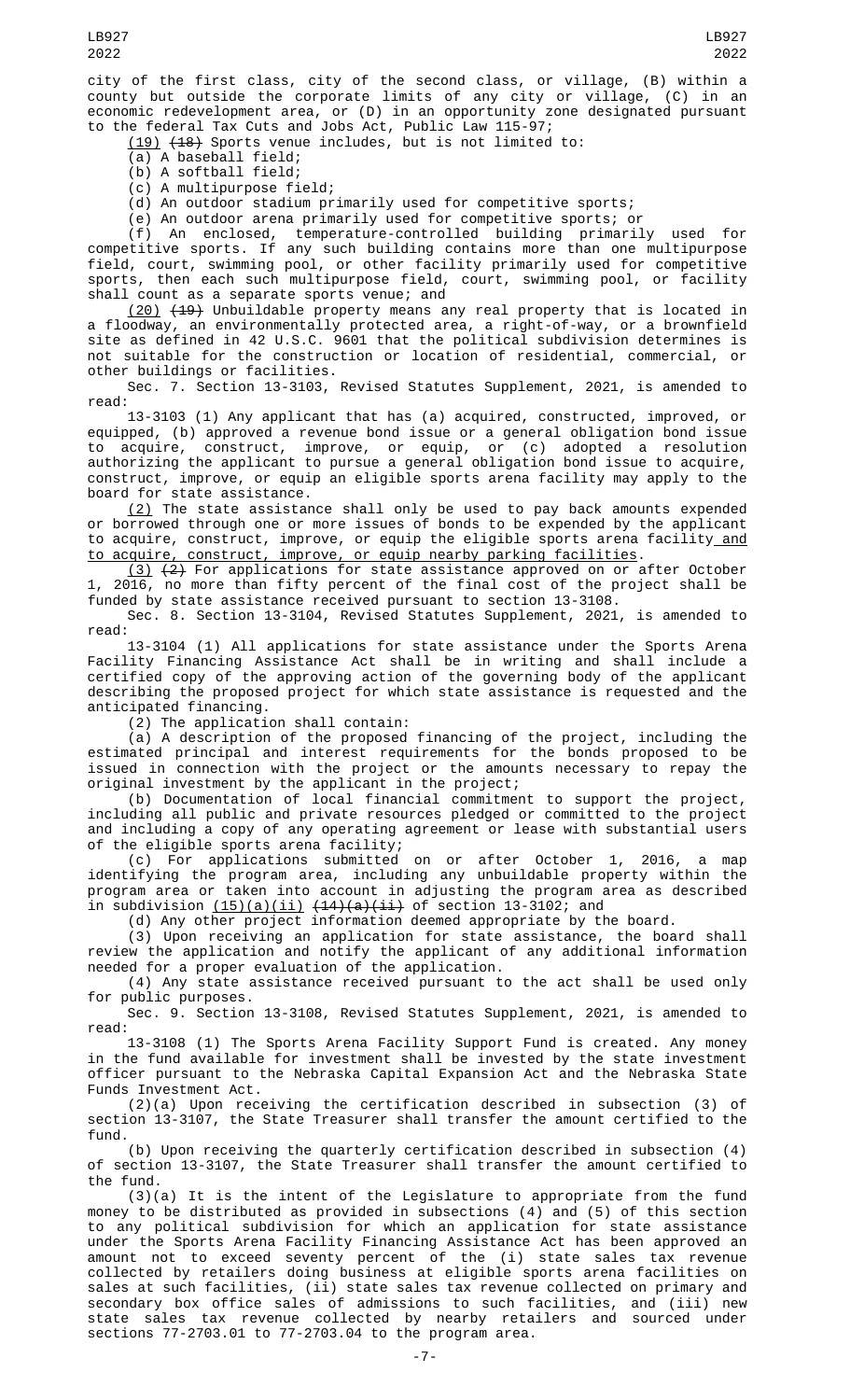(b) The amount to be appropriated for distribution as state assistance to a political subdivision under this subsection for any one year after the tenth year shall not exceed the highest such amount appropriated under subdivision (3)(a) of this section during any one year of the first ten years of such appropriation. If seventy percent of the state sales tax revenue as described in subdivision (3)(a) of this section exceeds the amount to be appropriated under this subdivision, such excess funds shall be transferred to the General Fund.

(4) The amount certified under subsection (3) of section 13-3107 shall be distributed as state assistance on or before April 15, 2014.

(5) Beginning in 2014, quarterly distributions and associated transfers of state assistance shall be made. Such quarterly distributions and transfers shall be based on the certifications provided under subsection (4) of section 13-3107 and shall occur within fifteen days after receipt of such certification.

(6) The total amount of state assistance approved for an eligible sports arena facility shall <u>not</u> <del>neither (a)</del> exceed <u>one hundred</u> f<del>ifty</del> million dollars nor (b) be paid out for more than twenty years after the issuance of the first bond for the sports arena facility.

(7) State assistance to the political subdivision shall no longer be available upon the retirement of the bonds issued to acquire, construct, improve, or equip the facility or any subsequent bonds that refunded the original issue or when state assistance reaches the amount determined under subsection (6) of this section, whichever comes first.

(8) State assistance shall not be used for an operating subsidy—o<del>r other</del> ancillary facility.

(9) The thirty percent of state sales tax revenue remaining after the appropriation and transfer in subsection (3) of this section shall be appropriated by the Legislature and transferred quarterly as follows:

(a) If the revenue relates to an eligible sports arena facility that is a sports complex and that is approved for state assistance under section 13-3106 on or after May 26, 2021, eighty-three percent of such revenue shall be transferred to the Support the Arts Cash Fund and seventeen percent of such revenue shall be transferred to the Convention Center Support Fund; and

(b) If the revenue relates to any other eligible sports arena facility, such revenue shall be transferred to the Civic and Community Center Financing Fund.

(10) Except as provided in subsection (11) of this section for a city of the primary class, any municipality that has applied for and received a grant of assistance under the Civic and Community Center Financing Act shall not receive state assistance under the Sports Arena Facility Financing Assistance Act for the same project for which the grant was awarded under the Civic and Community Center Financing Act.

(11) A city of the primary class shall not be eligible to receive a grant of assistance from the Civic and Community Center Financing Act if the city has applied for and received a grant of assistance under the Sports Arena Facility Financing Assistance Act.

Sec. 10. Section 77-1633, Revised Statutes Supplement, 2021, is amended to read:

77-1633 (1) For purposes of this section, political subdivision means any county, city, school district, or community college.

(2) If any political subdivision seeks to increase its property tax request by more than the allowable growth percentage, such political subdivision may do so if:

(a) A public hearing is held and notice of such hearing is provided in compliance with subsection (3) of this section; and

(b) The governing body of such political subdivision passes a resolution or an ordinance that complies with subsection (4) of this section.

(3)(a) Each political subdivision within a county that seeks to increase its property tax request by more than the allowable growth percentage shall participate in a joint public hearing. Each such political subdivision shall designate one representative to attend the joint public hearing on behalf of the political subdivision. If a political subdivision includes area in more than one county, the political subdivision shall be deemed to be within the county in which the political subdivision's principal headquarters are located. At such hearing, there shall be no items on the agenda other than discussion on each political subdivision's intent to increase its property tax request by more than the allowable growth percentage.

(b) The joint public hearing shall be held on or after September 17 and prior to September 29 and before any of the participating political subdivisions file their adopted budget statement pursuant to section 13-508.

(c) The joint public hearing shall be held after 6 p.m. local time on the relevant date.

(d) The joint public hearing shall be organized by the county clerk or his <u>or her designee. A</u>t the joint public hearing, the representative of each political subdivision shall give a brief presentation on the political subdivision's intent to increase its property tax request by more than the allowable growth percentage and the effect of such request on the political subdivision's budget. The presentation shall include:

(i) The name of the political subdivision;

(ii) The amount of the property tax request; and (iii) The following statements:

(A) The total assessed value of property differs from last year's total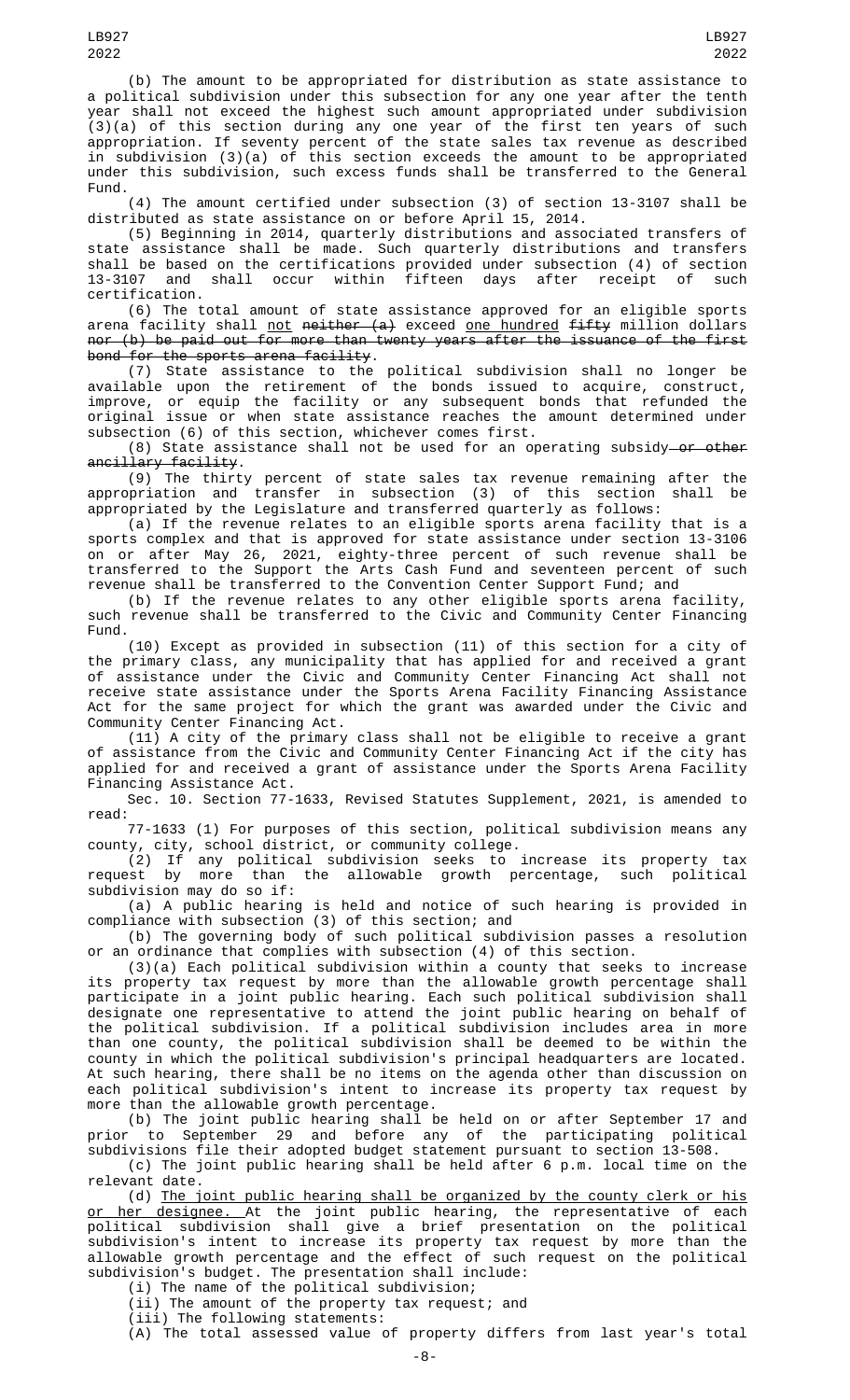(B) The tax rate which would levy the same amount of property taxes as last year, when multiplied by the new total assessed value of property, would be \$..... per \$100 of assessed value;

(C) The (name of political subdivision) proposes to adopt a property tax request that will cause its tax rate to be \$..... per \$100 of assessed value;

(D) Based on the proposed property tax request and changes in other revenue, the total operating budget of (name of political subdivision) will exceed last year's by ..... percent; and

(E) To obtain more information regarding the increase in the property tax request, citizens may contact the (name of political subdivision) at (telephone number and email address of political subdivision).

(e) Any member of the public shall be allowed to speak at the joint public hearing and shall be given a reasonable amount of time to do so.

(f) Notice of the joint public hearing shall be provided:

(i) By sending a postcard to all affected property taxpayers. The postcard shall be sent to the name and address to which the property tax statement is mailed;

(ii) By posting notice of the hearing on the home page of the relevant county's website, except that this requirement shall only apply if the county has a population of more than twenty-five thousand inhabitants; and

(iii) By publishing notice of the hearing in a legal newspaper in or of general circulation in the relevant county.

(g) Each political subdivision that participates in the joint public hearing shall send the information prescribed in subdivision (3)(h) of this section to the county clerk by September 5. The county clerk shall transmit the information to the county assessor no later than September 10. The county clerk shall notify each participating political subdivision of the date, time, and location of the joint public hearing. The county assessor shall <u>send the</u> information required to be included on the postcards pursuant to subdivision (3)(h) of this section to a printing service designated by the county board. The initial cost for printing the postcards shall be paid from the county <u>general fund</u> <del>mail the postcards required in this subsection</del>. Such postcards shall be mailed at least seven calendar days before the joint public hearing. The cost of creating and mailing the postcards, including staff time, materials, and postage, shall be <u>charged proportionately to</u> <del>divided among</del> the political subdivisions participating in the joint public hearin<u>g based on the</u> total number of parcels in each participating political subdivision.

(h) The postcard sent under this subsection and the notice posted on the county's website, if required under subdivision (3)(f)(ii) of this section, and published in the newspaper shall include the date, time, and location for the joint public hearing, a listing of and telephone number for each political subdivision that will be participating in the joint public hearing, and the amount of each participating political subdivision's property tax request. The postcard shall also contain the following information:

(i) The following words in capitalized type at the top of the postcard: NOTICE OF PROPOSED TAX INCREASE;

(ii) The name of the county that will hold the joint public hearing, which shall appear directly underneath the capitalized words described in subdivision (3)(h)(i) of this section;

(iii) The following statement: The following political subdivisions are proposing a revenue increase <u>which would result in an overall increase in</u> <del>as a</del> result of property taxes in (insert current tax year). THE ACTUAL TAX ON YOUR PROPERTY MAY INCREASE OR DECREASE. This notice contains estimates of the tax on your property <del>and the proposed tax increase on your property</del> as a result of this revenue increase. These estimates are calculated on the basis of the proposed (insert current tax year) data. The actual tax on your property <del>and</del> tax increase on your property may vary from these estimates.

(iv) The parcel number for the property;

(v) The name of the property owner and the address of the property;

(vi) The property's assessed value in the previous tax year;

(vii) The amount of property taxes due in the previous tax year for each participating political subdivision;

(viii) The property's assessed value for the current tax year; (ix) The amount of property taxes due for the current tax year for each

participating political subdivision;  $(x)$  The change in the amount of property taxes due for each participating

political subdivision from the previous tax year to the current tax year; and (xi) The following statement: To obtain more information regarding the tax increase, citizens may contact the political subdivision at the telephone

number provided in this notice. (4) After the joint public hearing required in subsection (3) of this section, the governing body of each participating political subdivision shall pass an ordinance or resolution to set such political subdivision's property tax request. If the political subdivision is increasing its property tax request over the amount from the prior year, including any increase in excess of the allowable growth percentage, then such ordinance or resolution shall include, but not be limited to, the following information:

(a) The name of the political subdivision;

(b) The amount of the property tax request;

(c) The following statements:

(i) The total assessed value of property differs from last year's total assessed value by ..... percent;